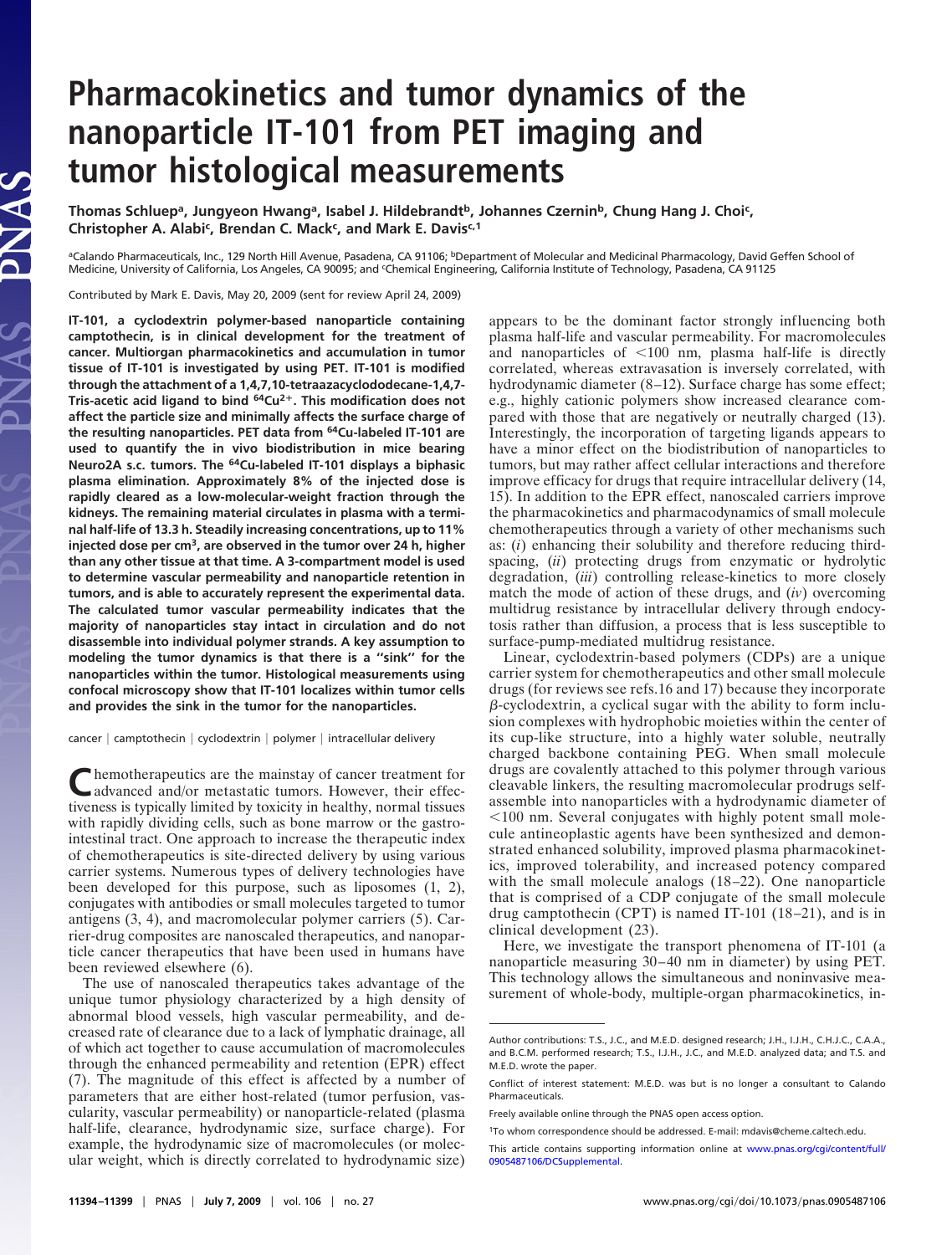

**Fig. 1.** Results from PET studies. (*A*) Fused PET/CT image of a tumor-bearing mouse4h(*Left*) and 24 h (*Right*) after injection. (*B*) Tissue distribution at 1, 4, and 24 h after injection. Error bars indicate SEM.

cluding the distribution to tumors, by using a  $^{64}$ Cu-labeled polymer in tumor-bearing mice. A mathematical model of the nanoparticle behavior is presented and is shown to accurately describe the behavior of IT-101. A key assumption in the model is that there is a ''sink'' within the tumor for the nanoparticles. Histological sections from tumors evaluated by confocal microscopy show that IT-101 resides within tumor cells and this localization is the sink for the nanoparticles.

## **Results**

**Synthesis of 64Cu-Labeled Polymer Conjugate.** 1,4,7,10-tetraazacyclododecane-1,4,7-Tris-acetic acid (DOTA) was grafted onto a CDP conjugate of CPT at a molar ratio of 3 CPT to 1 DOTA (*[SI](http://www.pnas.org/cgi/data/0905487106/DCSupplemental/Appendix_PDF) Appendix*[, Fig. S1\)](http://www.pnas.org/cgi/data/0905487106/DCSupplemental/Appendix_PDF). In the resulting conjugate, the DOTA is attached to the polymer through a maleimide linker. The structure of the DOTA-containing polymer conjugate is very similar to that in IT-101. After Cu loading, the resulting polymer conjugate self-assembled into nanoparticles with a similar particle size as IT-101 (37 nm vs. 36 nm, *[SI Appendix](http://www.pnas.org/cgi/data/0905487106/DCSupplemental/Appendix_PDF)*, Table S1) and a minor increase in negative surface charge  $(-9.4 \text{ mV vs. } -1.8$ mV, *[SI Appendix](http://www.pnas.org/cgi/data/0905487106/DCSupplemental/Appendix_PDF)*, Table S1). The change in the surface charge can be attributed to the presence of 1 excess carboxylic acid group per DOTA molecule. Cu binding was found to be exclusively through the DOTA groups because no Cu was detected in IT-101 loaded with Cu in the same way (*[SI Appendix](http://www.pnas.org/cgi/data/0905487106/DCSupplemental/Appendix_PDF)*, Table S1).

**Plasma Pharmacokinetics.** MicroPET/CT was used to determine the plasma pharmacokinetics of 64Cu-labeled nanoparticles after i.v. injection in tumor-bearing mice. MicroPET images at 4 h and 24 h after injection are shown in Fig. 1*A*. The PET signal in various organs was measured and the percent of injected dose  $(ID)$  per cm<sup>3</sup> for each region of interest was calculated for each time-point. Data for the first 60 min averaged over 6 animals evaluated in 2 independent experiments are provided in the *[SI Appendix](http://www.pnas.org/cgi/data/0905487106/DCSupplemental/Appendix_PDF)*, [Fig. S2.](http://www.pnas.org/cgi/data/0905487106/DCSupplemental/Supplemental_PDF#nameddest=SF2) Plasma and tumor curves expanded to 24 h are shown in Fig. 2*B*. To calculate blood concentration, an area of interest was drawn around the mediastenum. Plasma concentrations were calculated by using a mouse whole-body hematocrit of 33% (24).

Plasma showed a biphasic elimination of PET signal with 4.26% ID/mL cleared with a half-life of 10.6 min whereas 19.9% ID/mL was cleared with a longer half-life of 13.3 h. The calculated volume of the central plasma compartment was 4.1 mL,  $\approx$  2.7 times the mouse plasma volume.

**Biodistribution and Renal Clearance.** Coinciding with the initial plasma clearance phase was a rapid increase in the PET signal in the renal pelvis, which contains the urine collecting ducts. The renal pelvis signal peaked at  $\approx 7.5$  min after injection, declining to less than plasma levels at 20 min after administration (*[SI](http://www.pnas.org/cgi/data/0905487106/DCSupplemental/Appendix_PDF) [Appendix](http://www.pnas.org/cgi/data/0905487106/DCSupplemental/Appendix_PDF)*, [Fig. S2\)](http://www.pnas.org/cgi/data/0905487106/DCSupplemental/Supplemental_PDF#nameddest=SF2). The rapidly clearing fraction of the PET signal accumulated in the bladder as indicated by a rapid bladder-signal rise over the first 20 min, followed by a more gradual increase during the remainder of the first 60 min, to a total signal of 80% ID/mL (*[SI Appendix](http://www.pnas.org/cgi/data/0905487106/DCSupplemental/Appendix_PDF)*, [Fig. S2\)](http://www.pnas.org/cgi/data/0905487106/DCSupplemental/Supplemental_PDF#nameddest=SF2). Over the first hour, 8% of injected dose accumulated in the bladder.

Liver and renal cortex PET signals were approximately equal to blood levels over the first 60 min, declining with the same half-life. This seems consistent with the high vascularization of these organs (25, 26), and together with the bladder data seems to indicate that initial and rapid clearance of a small fraction of PET label is mostly through the kidney.

To determine whether nanoparticle formulations contained any low-molecular-weight polymers not incorporated into nanoparticles, we performed membrane fractionation studies (*[SI](http://www.pnas.org/cgi/data/0905487106/DCSupplemental/Appendix_PDF) Appendix*[, Table S2\)](http://www.pnas.org/cgi/data/0905487106/DCSupplemental/Appendix_PDF). No significant fraction of membranefilterable polymer conjugate was seen below a 100 kDa molecular weight cut-off (MWCO) for a polymer conjugate with an average MW of 67 kDa, whereas a parent polymer with the same MW showed a significant filterable fraction in accordance with its molecular weight. These data indicate that polymer strands are fully incorporated into nanoparticles with no free, lowmolecular-weight conjugate present in solution. The nanoparticles were expected to avoid first-pass kidney clearance, because the kidney has a reported MWCO of  $\approx 48$  kDa for other polymers such as PEG and dextran (27). However, it is possible that nanoparticle disruption may occur in the blood stream and release of low-molecular-weight conjugates may contribute to the rapidly cleared fraction. Because the imaging technology used here cannot distinguish between intact nanoparticles, individual polymer conjugate strands or 64Cu labels released from the polymer, it remains unknown what form of low-molecularweight <sup>64</sup>Cu is present in the urine.

Signals from the liver (*[SI Appendix](http://www.pnas.org/cgi/data/0905487106/DCSupplemental/Appendix_PDF)*, [Fig. S2\)](http://www.pnas.org/cgi/data/0905487106/DCSupplemental/Supplemental_PDF#nameddest=SF2) show that, although concentrations are similar to the levels observed in blood, no accumulation occurs over time. This lack of accumulation may indicate that nanoparticles extravasate from liver sinusoids into the Disse space but are not taken up to a significant degree by resident macrophages or hepatocytes. Extravasation in the liver seems plausible because the fenestrations in liver sinusoids have a diameter of  $\approx$ 100 nm in the mouse (28). The liver may therefore function as a depot of nanoparticles that can exchange back into circulation. Alternatively, liver clearance of nanoparticles could have identical kinetics to plasma clearance. This result also confirms that there is no significant level of free 64Cu in our nanoparticle preparation, because free 64Cu has been shown to accumulate in the liver over 60 min (15). Biodistribution to other organs such as muscle and brain was low throughout the observation period, confirming that the nanoparticles show low extravasation into normal tissues (except liver) and do not cross the intact blood–brain barrier (19).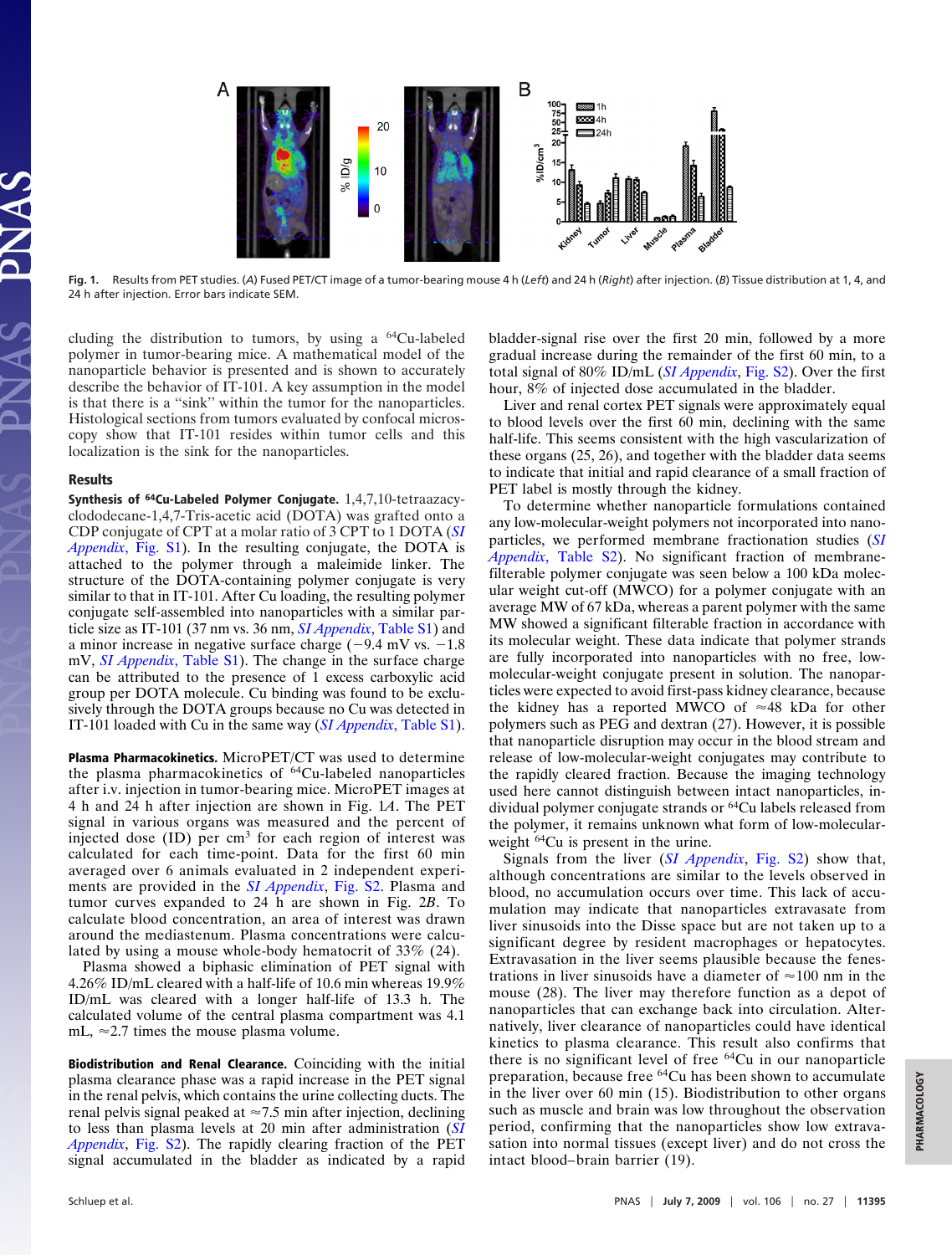

**Fig. 2.** Modeling of tumor uptake of 64Cu-labeled IT-101 using a 3-compartment model incorporating low molecular weight and nanoparticulate label. (*A*) Schematic diagram and governing equations describing the model. (*B*) Model fit for plasma and tumor concentrations including concentrations in the tumor interstitial space. (C) Apparent permeability for IT-101 (denoted <sup>64</sup>Cu NP) compared with dextran of varying molecular weight. Dextran was replotted based on data by Dreher et al. (11). See *[SI Appendix](http://www.pnas.org/cgi/data/0905487106/DCSupplemental/Appendix_PDF)*, Table S3 for definition of terms and values used in the simulations.

**Tumor Accumulation.** In contrast to other tissues that exhibit concentration-time curves that declined in parallel with plasma concentration, tumor concentration increased over time, actually crossing above the plasma concentration level at 24 h after injection (Figs. 1*B* and 2*B*). In fact, at 24 h after injection, the PET signal was higher in tumor than in any other tissue, increasing from  $4.6 \pm 0.7\%$  ID/cm<sup>3</sup> at 1 h to  $11.0 \pm 1.1\%$ ID/cm<sup>3</sup> at 24 h after injection (Fig. 1*B*).

**Compartmental Modeling.** Tumor concentration was modeled by using a 3-compartment model (Fig. 2). The initial rapid increase in total tumor concentration is due to the contribution of the tumor vasculature to the total signal. Because plasma and bladder pharmacokinetics indicated the presence of both lowmolecular-weight and nanoparticulate 64Cu species, extravasation from tumor vasculature was modeled separately for both. The presence of a low-molecular-weight species of 64Cu leads to a rapid rise of concentration in the tumor interstitial space  $(C<sub>L</sub>)$ lmw) that is subsequently cleared with a half-life similar to its plasma half-life (Fig. 2*B*). The apparent permeability for this rapidly clearing <sup>64</sup>Cu species was  $5.56 \times 10^{-5}$  cm/s. This apparent permeability is large when compared with the apparent tumor permeability determined by Dreher et al. (11) for a fluorescently labeled dextran with 3.3 kDa molecular weight  $(1.54 \times 10^{-5})$ , indicating that it had a molecular weight significantly below 3 kDa. This result is also consistent with the rapid kidney clearance observed in our study, because a copper species  $\leq$ 3 kDa is expected to be freely filterable by the kidney.

Tumor interstitial concentration of nanoparticles  $(C_{LNP})$  increased much more slowly, driven by a significantly smaller apparent permeability of  $3.1 \times 10^{-7}$  cm/s. This permeability is consistent with nanoparticles of a 37-nm hydrodynamic diameter but much smaller than what would be expected for a polymer with a molecular weight of 67 kDa (11) (Fig. 2*C*). These results are consistent with the premise that cyclodextrin-based polymer nanoparticles stay intact in circulation for extended periods of time and do not disintegrate into individual polymer strands. Tumor interstitial concentration approaches the plasma concentration by  $\approx$  4 h after injection and decreases subsequently in parallel with plasma kinetics. The fact that tumor concentration of label increases above the plasma concentration at some time between 4 and 24 h suggests that there is a sink for the nanoparticles within the tumor; e.g., they become trapped in the tumor tissue or are taken up by cells.

Neuro2A tumors were collected from mice 24 h after injection of IT-101. Sections were visualized by using confocal microscopy because CPT emits at 440 nm (*[SI Appendix](http://www.pnas.org/cgi/data/0905487106/DCSupplemental/Appendix_PDF)*, Fig. S3). To prove that the CPT emission was from IT-101 rather than released CPT, we developed a stain for IT-101 (see *[SI Appendix](http://www.pnas.org/cgi/data/0905487106/DCSupplemental/Appendix_PDF)* for details of the stain and control experiments proving that it does stain IT-101 in cells). The stain is a gold particle that is capped with thiolated PEG molecules. A portion of these PEG molecules have adamantane (AD) at the end distal to the thiol. Thus, the PEGylated gold particles have numerous AD molecules to provide multivalent binding to the cyclodextrins on the CDP [the AD–CD interactions have been exploited by us previously (15–17)]. Thus, the Au-PEG-AD selectively stains IT-101 (*[SI](http://www.pnas.org/cgi/data/0905487106/DCSupplemental/Appendix_PDF) [Appendix](http://www.pnas.org/cgi/data/0905487106/DCSupplemental/Appendix_PDF)*). The capped gold particles emit at 507 nm (*[SI Ap](http://www.pnas.org/cgi/data/0905487106/DCSupplemental/Appendix_PDF)pendix*[, Fig. S3\)](http://www.pnas.org/cgi/data/0905487106/DCSupplemental/Appendix_PDF).

Here, colocalization of CPT and the Au-PEG-AD are used as evidence for IT-101 as opposed to CPT alone. Fig. 3 shows a section of a Neuro2A tumor collected 24 h after injection of IT-101. Note that there is significant colocalization of the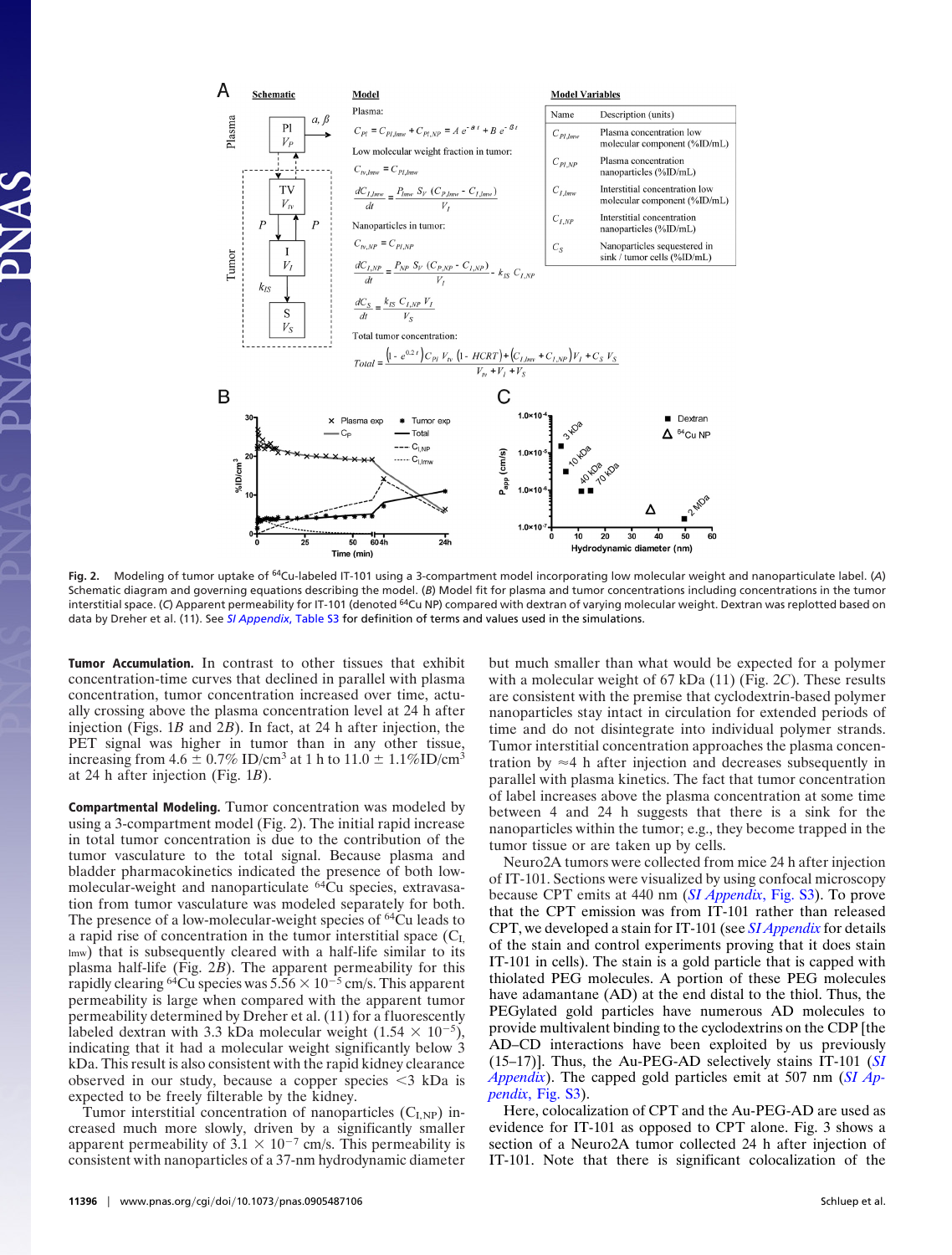

**Fig. 3.** Confocal immunofluorescence microscopy of Neuro2A tumor section. (*Left*) Emission at 440 nm (blue, CPT). (*Center*) Emission at 507 nm (green, Au-PEG-AD). (*Right*) Merged image of *Left* and *Center* with brightfield image. Scale bar, 20 microns.

emissions from the CPT and the Au-PEG-AD, suggesting that numerous cancer cells within the tumor have internalized IT-101.

## **Discussion**

In this study we used PET to determine multiorgan pharmacokinetics and biodistribution of a nanoparticle containing the chemotherapeutic camptothecin in tumor-bearing mice. Essentially, real-time whole-body data for the first 60 min and additional, discontinuous data up to 24 h after administration were obtained. These data provide for the observation of fast dynamics and give insights into the behavior of the polymeric nanoparticle system that are not possible from other methodologies. The PET dynamics complement PK and biodistribution data acquired at larger time intervals by traditional means.

Self-assembly of multiple polymer chains via inter-strand CD–CPT inclusion complex formation (each polymer strand is a multivalent polymer strand) to create nanoparticles is a unique feature of the cyclodextrin polymer conjugates. The assembly is not limited to CPT (IT-101) as other conjugated molecules also allow for nanoparticle formation (22).

Modification of the CDP–CPT conjugate with DOTA resulted in a structure similar to IT-101, which is currently in clinical trials for the treatment of cancer. After loading with  $64Cu$ , the conjugate assembled into nanoparticles with a particle size of 37 nm and slightly negative surface charge similar to what is observed from IT-101. Plasma pharmacokinetics displayed a biphasic elimination profile with a low-molecular-weight fraction cleared rapidly through the kidneys and the remaining nanoparticles circulating with a terminal half-life of  $\approx$ 13 h. These results are consistent with previous IT-101 data in rats where the terminal half-life was 18 h (19). The nature of the rapidly clearing low-molecular-weight species could not be determined. However, it is unlikely to be due to the presence of free copper, because none was detected in the starting materials, and injected free copper was shown to accumulate in the liver, rather than being excreted in the urine (15). Possible other explanations include the release of low-molecular-weight polymer conjugates from the nanoparticles after i.v. injection or cleavage of the DOTA ligand from the complex. Copper-loaded DOTA has previously been shown to be renally cleared (15). Cleavage of alkyl-maleimide linkers, as used here, has been reported in plasma, however, the half-life was generally on the order of weeks, not minutes (29), making this hypothesis relatively unlikely.

Biodistribution of the conjugate was also consistent with previous data on IT-101 where the highest tissue concentration at 24 h after administration was observed in tumor, followed by the liver (19). High liver concentrations are most likely a reflection of the accessibility of the liver interstitial space to the nanoparticles through fenestrae with a size of 100 nm. However, the lack of accumulation in the liver together with the low volume of distribution and long terminal half-life indicates that

the IT-101 nanoparticles can successfully avoid significant uptake by the reticulo-endothelial system and clearance by the liver.

Tumor permeability of macromolecules, and therefore their extravasation, is expected to decrease with increasing particle size. This is due to the size of the large, intercellular openings between endothelial cells in tumor vasculature that is not present in normal, continuous endothelium (30). The pore cut-off size for these openings has been shown to be between 200 nm and 1.2  $\mu$ m (9), varying by tumor type. The determined apparent permeability for IT-101 was significantly smaller than the permeability of a 70-kDa dextran polymer but larger than that of a 2-MDa dextran. Additionally, Dreher et al. (11) found that for a 70-kDa dextran, the tumor interstitial concentration reaches a maximum at  $\approx$ 15 min after injection (the maximum concentration was not experimentally determined for the 2 MDa dextran). In contrast, interstitial concentrations of IT-101 continued to increase up to 4 h after injection. The dynamics of IT-101 tumor accumulation therefore indicate that the majority of the nanoparticles stay intact in circulation and do not disassemble into individual 67-kDa polymer strands to a significant degree. Although IT-101 exhibited a low permeability, this was clearly compensated by a long plasma half-life, leading to a high tumor accumulation. These data demonstrate the EPR effect, with tumor concentration increasing gradually up to 24 h, reaching 11% ID/cm3, the highest concentration of any tissue.

The observation that tumor concentrations continued to increase above the plasma concentration indicates significant retention of nanoparticles. Several mechanisms have been proposed for nanoparticle retention in tumors: Moore et al. found that dextran-coated iron oxide nanoparticles accumulated in the interstitial fluid, extracellular space, and were taken up by tumor vascular endothelial cells, tumor-associated macrophages (TAM), and tumor cells in a mouse glioma model (31). Uptake by tumor endothelial cells was mostly observed in areas of neovascularization whereas intracellular concentrations were highest in tumor cells. Kirpotin et al. (14) showed that long circulating liposomes accumulated predominantly in tumor stroma, either in the extracellular space or in TAM in a breast cancer tumor model. A Her2-targeted version of the same liposomes achieved the same over all tumor concentration but more internalization by cancer cells through endocytosis was observed. CDP conjugates have been shown to be avidly taken up by cancer cells (18). This result may be a function of the unique surface characteristics of CDP nanoparticles, which contain hydrophobic pockets within the cyclodextrin molecules that have been shown to interact with lipid rafts of cell membranes (16). Although the PET data are not able to distinguish the individual contributions of each of these mechanisms to tumor retention of IT-101, it is important to note that a combination of any of these could contribute to the superior antitumor efficacy seen in preclinical models (18, 20, 21). For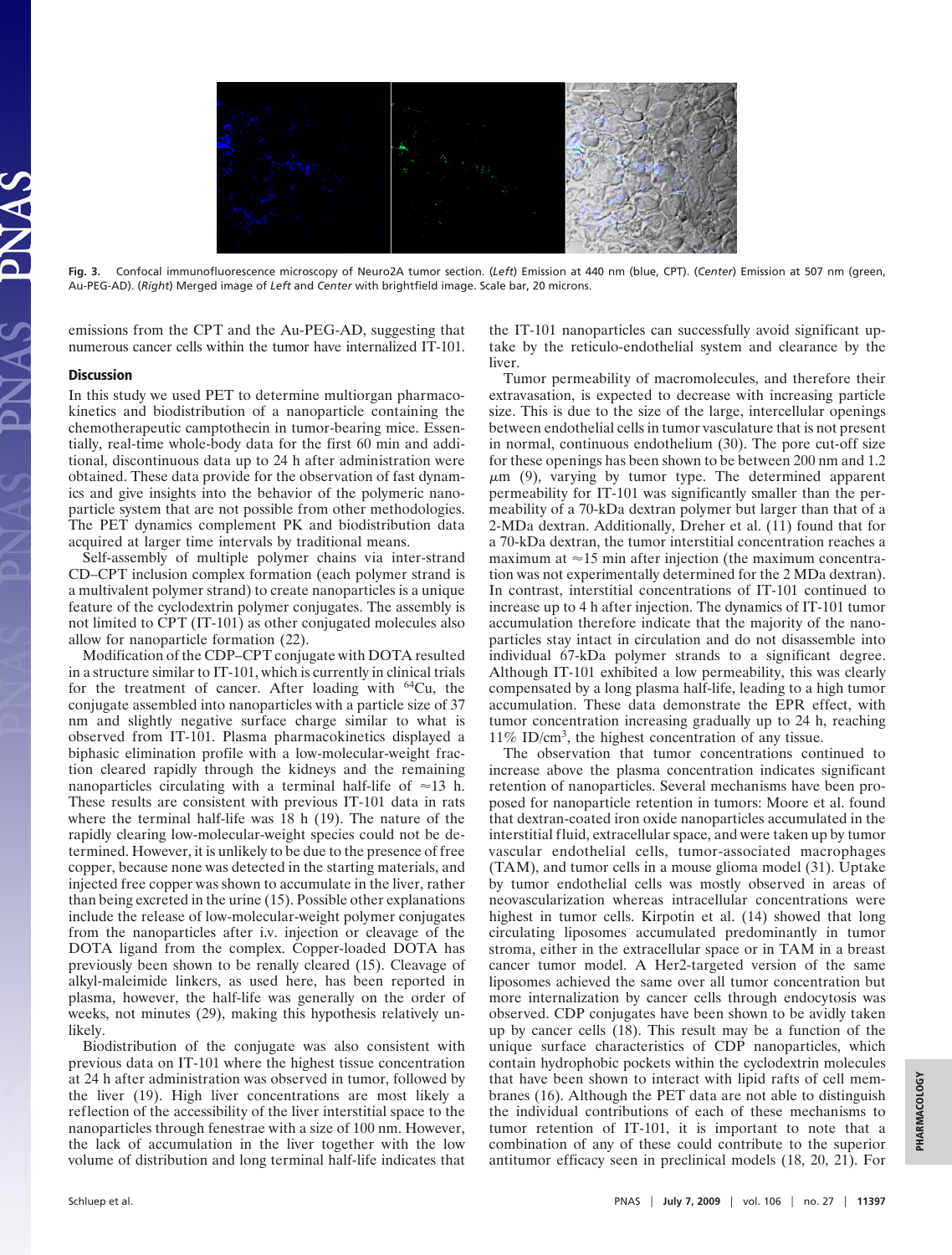example, uptake by endothelial cells in an area of neovascularization could have an anti-angiogenic effect, starving the tumor of new blood supply. Entrapment in the perivascular extracellular space could lead to a continuous release of drug from the polymer through hydrolytic and enzymatic cleavage, and subsequent transport of free drug to tumor cells by diffusion along a concentration gradient. Uptake by cancer cells could lead to intracellular release of drugs, leading to higher intracellular tumor concentrations than could be achieved otherwise.

To ascertain the localization of IT-101 within the tumors of the mice, Neuro2A tumors were collected 24 h after injection of IT-101. As shown by the confocal immunofluorescence data of Fig. 3, IT-101 is found internalized within tumor cells (Fig. 3 is representative of numerous sections obtained). Because of the significant colocalization of CPT and the Au-PEG-AD that binds to cyclodextrins, it is clear that IT-101 is within the tumor cells and not just released CPT. This localization suggests that the sink for IT-101 within the tumor is the uptake of the nanoparticles by the tumor cells. Tumor cell uptake of IT-101 could be the reason why the tumor amounts of both the IT-101 nanoparticles and CPT remain relatively constant for several days after an i.v. injection as opposed to the rapid decline (over several orders of magnitude in  $\leq$ 24 h) of irinotecan in the same animal model (21).

In summary, this study highlights the behavior of longcirculating nanoparticles that are able to accumulate in tumor tissue through the EPR effect and result in a selective accumulation in tumor tissue compared with other tissues. Once accumulated in tumor tissue, the nanoparticles are able to enter tumor cells. These combined properties are advantageous for delivery of drugs that require intracellular localization for efficacy. Specific examples of importance would be the delivery of chemotherapeutic agents to tumors resistant to therapy mediated by surface protein pumps and the delivery of nucleic acids.

## **Materials and Methods**

**General.** All of the anhydrous solvents, HPLC grade solvents, and other common organic solvents were purchased from commercial suppliers and used without further purification. CPT was purchased from Boehringer Ingelheim. Linear copolymer of cyclodextrin and polyethylene glycol (CDP) and the glycine derivative of CPT (TFA Glycinate CPT) were synthesized as previously described (32). Molecular weight distributions of the polymer samples were analyzed on a Wyatt WinGPC Unity system, coupled with double gel permeation columns (PL-aquagel-OH-40, 8  $\mu$ m, 300  $\times$  7.5 mm, Polymer Laboratories) on a HP 1100 HPLC system (Agilent). Particle size measurement by dynamic light scattering and zeta potential determinations were performed on a ZetaPALS instrument (Brookhaven Instruments).

Synthesis of CDP-CPT<sub>3</sub>-SSPyr<sub>1</sub>. CDP (2.0 g, 0.41 mmol) was dissolved in dry N,N-dimethylformamide (20 mL). The mixture was stirred for 20 min. TFA Glycinate CPT (350 mg, 0.68 mmol), S-(2-Pyridyldithio) cysteamine hydrochloride (51 mg, 0.23 mmol), N,N-Diisopropylethylamine (0.16 mL, 0.91 mmol), *N*-(3-Dimethylaminopropyl)-N'-ethylcarbodiimide hydrochloride (240 mg, 1.2 mmol), and *N-*Hydroxysuccinimide (100 mg, 0.91 mmol) were added to the polymer solution and stirred for 4 h. The polymer was precipitated with acetone (100 mL). The precipitate was dissolved in pH 3 water (100 mL) that was prepared by acidification with HCl. The solution was dialyzed by using a 25,000 MWCO membrane (Spectra/Por 7) for 24 h at pH 3 water. It was filtered through 0.2- $\mu$ m filters (Nalge) and lyophilized to yield yellow solid (1.1 g, 55%).

**Synthesis of CDP-CPT<sub>3</sub>-SH<sub>1</sub>.** To a PBS (1x, pH 7.4) solution of CDP-CPT<sub>3</sub>-SSPyr<sub>1</sub> (200 mg, 0.036 mmol), DTT (28 mg, 0.18 mmol) was added. The reaction mixture was stirred for 4 h. It was then dialyzed by using a 25,000 MWCO membrane (Spectra/Por 7) for 24 h against a degassed aqueous solution of EDTA (EDTA 1 mM, 2 L). After filtration through a 0.2- $\mu$ m filter membrane, the solution was lyophilized to produce a light-yellow solid (160 mg, 80%).

**Synthesis of CDP-CPT<sub>3</sub>-DOTA<sub>1</sub>.** CDP-CPT<sub>3</sub>-SH<sub>1</sub> (100 mg, 0.018 mmol) was dissolved in dry N,N-dimethylformamide (2 mL). The mixture was stirred for 20

**11398** | www.pnas.org/cgi/doi/10.1073/pnas.0905487106 Schluep et al.

min. 1,4,7,10-Tetraazacyclododecane-1,4,7-Tris-acetic acid-10-maleimidoethylacetamide (18 mg, 0.022 mmol) was added to the polymer solution and stirred for 15 h. The polymer was precipitated with acetone (10 mL). The precipitate was dissolved in pH 3 water (10 mL) that was prepared by acidification with HCl. The solution was dialyzed by using a 25,000 MWCO membrane (Spectra/Por 7) for 24 h at pH 3 water. It was filtered through 0.2- $\mu$ m filters (Nalge) and lyophilized to yield yellow solid (68 mg, 68%). Loading of CPT was determined to be a total of 4.9% with 0.1% free CPT per total CPT by HPLC as previously described (32).

**Determination of Cu Loading.** CDP-CPT<sub>3</sub>-DOTA<sub>1</sub> (20 mg, 0.0036 mmol) was dissolved in 0.1M ammonium acetate at pH 5.5 (2 mL). Copper (II) chloride (240  $\mu$ g, 1.7  $\mu$ mol) was added to the polymer solution and stirred at 60 °C for 3 h. Buffer was exchanged to phosphate buffer at pH 7.4 by using Pierce Zeba 5 mL Desalt spin columns according to the manufacturer's procedure, as follows: Phosphate buffer (2.5 mL) was added to the column and centrifuged at 1,000  $\times$  g for 2 min to remove buffer. This buffer-washing procedure was repeated 3 more times. Copper polymer conjugate solution (2 mL) was loaded to the column and centrifuged at 1,000  $\times$  g for 2 min to obtain the sample. Samples were analyzed for copper content by inductively coupled plasma mass spectrometry (Galbraith Laboratories).

**64Cu Labeling.** All liquids were pretreated with Chelex-100 (Bio-Rad) to remove trace metal contaminants. 64Cu chloride was purchased from MDS Nordion and the labeling procedure was performed similar the Cu loading described above, except that the incubation was only for 1 h. The labeling yield was determined by measuring the radioactivity in the filter, the filtrate, and the retentate, respectively. The <sup>64</sup>Cu-radiolabeled nanoparticles were then resuspended in saline for in vivo injections.

**Animals and Tumor Formation for PET Studies.** Nonobese diabetic (NOD)/SCID mice were purchased from Jackson Laboratory. All animal protocols were performed in accordance to the Guide for Care and Use of Laboratory Animals and were approved by the University of California at Los Angeles Animal Research Committee. Neuro2A mouse neuroblastoma cells (ATCC) were cultured in DMEM supplemented with 10% FBS, 2 mg/mL glucose, 100 units/mL penicillin, and 100 units/mL streptomycin. Cells were harvested with trypsin, resuspended in PBS and Matrigel (BD Biosciences), and 1 to 2 million cells were injected s.c. into the right flank of NOD/SCID mice. Tumors were allowed to grow to a size of  $\approx$  0.5 cm<sup>3</sup> before injection and imaging.

**MicroPET CT Imaging.** MicroPET/CT imaging was performed on a microPET Focus 220 PET scanner (Siemens) and a MicroCat II CT scanner (Siemens) as previously described (13). Briefly, anesthetized animals were placed in a heated isolation/imaging chamber, positioned on the scanner bed, <sup>64</sup>Culabeled nanoparticles (100–300  $\mu$ Ci, 1 Ci = 37 GBq) were injected via tail vein, and a dynamic PET scan was acquired for 1 h with an image resolution of 1.7 mm. Immediately after the microPET scan, mice underwent a microCT scan that was used for anatomical localization of the PET signal. Static microPET/CT scans were acquired at 4 h and 24 h after injection. Tracer concentration in various tissues was determined by using the AMIDE software (33). Activity concentrations are expressed as percent of decay-corrected injected activity per cm<sup>3</sup> of tissue (approximately %ID/cm<sup>3</sup>), normalized to an elliptic cylinder region of interest drawn over the entire mouse. Plasma concentrations were calculated from measured whole-blood concentrations by using a hematocrit of 33%.

**Animals and Tumor Formation for Tumor Collections.** Immunodeficient (NOD.CB17-Prkdcscid/J) mice were purchased from The Jackson Laboratory. All animal manipulations, performed with sterile techniques, complied with the National Institutes of Health Guidelines for Animal Care and were performed as approved by the Caltech Institutional Animal Care and Use Committee. Neuro2A cells were cultured in complete growth medium (DMEM supplemented with 10% FBS (FBS), 100 units per mL penicillin, and 100 units per mL streptomycin). In the right hind flank, mice received a s.c. implantation of Neuro2A cells (at 1 million cells per mouse per 0.1 mL of DMEM). Before injection, tumors reached 100-200 mm<sup>3</sup> in size, as determined by caliper measurements. Mice received i.v. administration of IT-101 (10 mg of polymer per kg of animal; formulated in 0.1 mL of D5W) via the tail vein. As a control, mice received i.v. injections of 0.1 mL of D5W. Animal euthanization by  $CO<sub>2</sub>$ took place 24 h after injection, immediately followed by tumor extraction.

**Confocal Immunofluorescence Microscopy.** After immersion fixation in 4% paraformaldehyde for 3 days, 2-cm<sup>3</sup> tumor tissue blocks passed through an